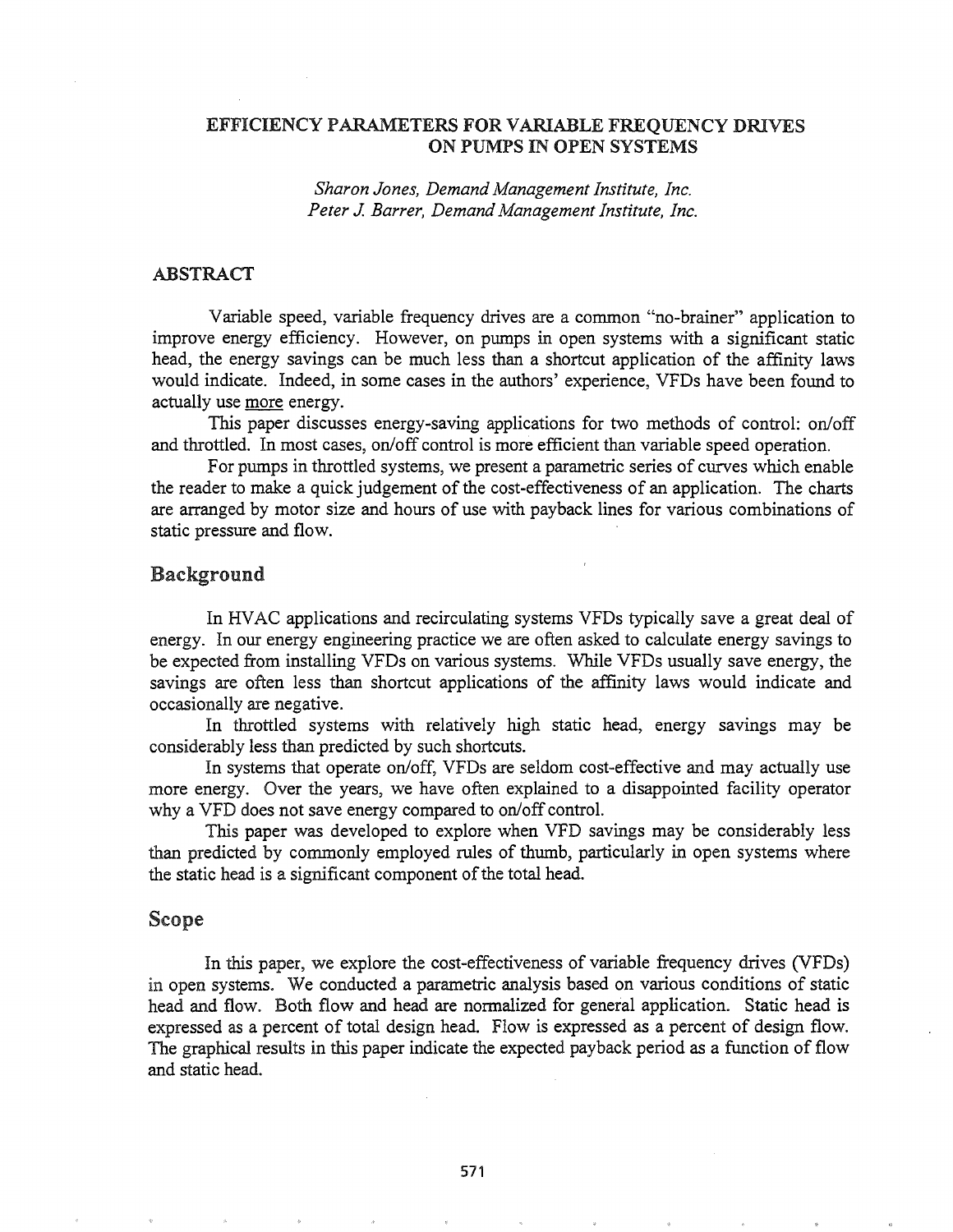Note: although the terms are often used interchangeably, we use the term variable frequency drive (VFD) to distinguish from other older and less-efficient variable speed drive (VSD) technologies.

## Open Systems

In an open system, in contrast to a recirculation system, each gallon goes through the pump only once. An open system typically pumps either to or from a vessel which is open to the atmosphere. Open systems are common in industry, notably the water and wastewater industries. Examples of pumps in open systems and their typical method of control are listed in Table 1.

# Table I. Examples of Pumps in Open Systems and Common Control Methods

| Application                                            | <b>Typical method of control</b> |
|--------------------------------------------------------|----------------------------------|
| Industrial transfer pump                               | on/off, throttled                |
| Well water pumps                                       | on/off                           |
| High-lift pumps providing drinking water to standpipes | on/off                           |
| Wastewater pumping stations                            | on/off                           |
| Wetwell pumps                                          | on/off, VSD                      |
| Return sludge pumps                                    | throttled                        |
| Waste sludge pumps                                     | throttled                        |
| <b>Effluent</b> pumps                                  | on/off, VSD                      |
| Plant water pumps                                      | throttled at point of use        |
| Condensate return pumps                                | on/off                           |

As shown in the table, pumps in open systems are often controlled on/off. Typically on/off control is appropriate and efficient.

### On/off Control - Why a VFD Usually Does not Save Energy

We have investigated several applications of VFDs to pumps that would otherwise operate on/off. Thus far, we have not found one that is cost effective. Often facility managers are surprised to find that on/off control can be more efficient than VFD control. The misunderstanding comes from industries where recirculating systems are common, such as in HVAC. The affinity laws state that power is proportional to the cube of speed. Therefore, one may reason, that a pump operating at 80% speed would draw 51% power  $(0.8<sup>1</sup>)$ . This is a misapplication of the affinity laws.

The affinity laws indicate what happens to a pump as its speed is changed. Graphically each point on the pump curve follows a parabola that goes through the origin. In a recirculating system the system curve also goes through the origin, so the affinity law "shortcut" works and is correct. In an open system, the system curve does not go through the origin, so the shortcut doesn't work.

On/off control is commonly used with level control to intermittently fill or empty a tank. Examples are listed in Table 1. Typically, when a pump is controlled on/off, it operates near its best efficiency point (BEP) when it is operating.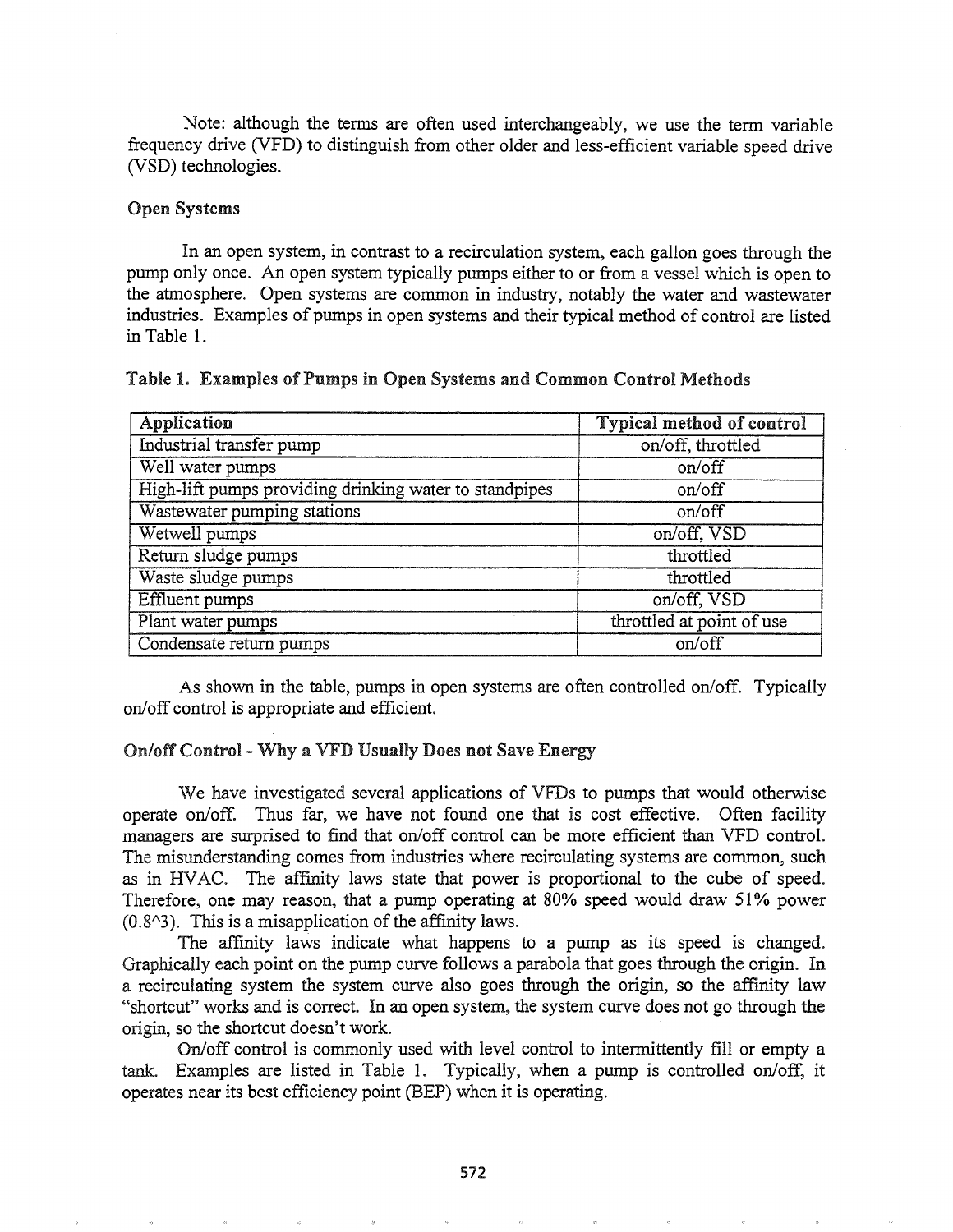Adding a VFD to the system slows the pump down so that flow is balanced into and out of a tank with a controlled level. As the flow is reduced, the dynamic head is reduced. Since power is a function of head and flow, one would expect that reduced head would lead to reduced power. However, in on/off control situations, the pump is typically operating in a system with comparatively low dynamic head, i.e. the static head represents a significant percentage of the total head. Since slowing down the pump only reduces the dynamic component of the head, very little savings in total pump head are achieved. So the pressure savings and therefore the power savings are less than might be expected.

Reduced flow does not save energy in most on/off control systems. In an open system with on/off control, the purpose of the pump is to move fluid from one location to another. Installation of a VFD will change the instantaneous flow at the pump but will not reduce the total flow on an annual or daily basis. Reductions in flow are necessarily offset by increases in operating hours.

A VPD may make it possible to minimize pressure by constantly maintaining the minimum static head (by maximizing the level in a suction tank and/or minimizing the level in a discharge tank). Typically operators are reluctant to make significant changes and we have not found VFDs to be cost effective in these applications.

But even if the pressure is reduced only slightly and the flow reduction is not a factor, one might expect some saving from installing a VFD on an on/off control system. However, pump efficiency decreases significantly at low flows, minimizing the energy savings opportunity from VFDs. The reduction in pump efficiency, combined with the energy required to operate the VFD itself, often offset the reduction in total head, resulting in little or no savings. Ifthere are substantial hours at very low flows, an additional small pump which is efficient at the low flow may be cost effective and should be analyzed.

#### Throttled Control

When compared to throttled control, a VFD will usually save energy. A throttled pump delivers the flow desired by the end-use. As flow varies, the pump "travels along its pump curve," providing greater pressure than required by the end-use. Throttling valves reduce the pressure. In some cases flow may be throttled at the pump. In other cases, it may be throttled at the point of use.

By installing a VFD and adjusting the speed of the VFD to control supply pressure, the head developed by the pump, and therefore pump power is reduced. The heart of this paper explores the cost-effectiveness of retrofitting a VFD to various throttled pumps. In the retrofit, the throttling valve would be locked open and the VPD used to control system pressure..

This paper will give a rough idea of cost-effectiveness. If the payback determined from use ofthis paper is promising or borderline, we recommend that the reader undertake a more detailed analysis.. To conduct a more detailed analysis, the reader will first need a specific pump curve. For assistance in conducting a more detailed analysis, the reader may use engineering principles, use software provided by pump vendors or by EPRI (ASDMaster), or refer to "Understanding the economics of variable speed pumping," Plant Services, October 1998.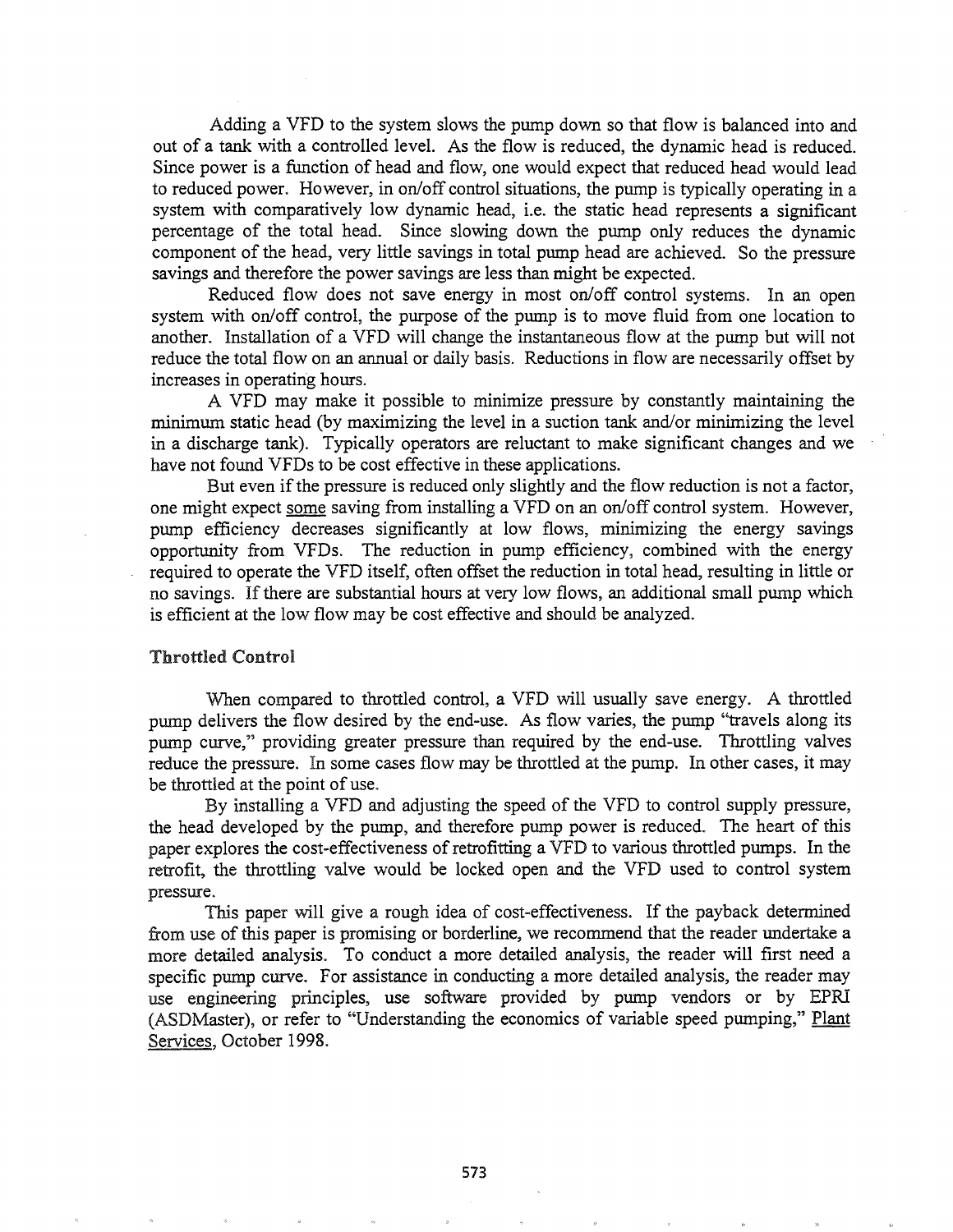### **Factors Affecting Cost Effectiveness**

Energy savings from variable speed drives on pumps depend on several factors. The first column in Table 2 lists the factors which have a significant impact on the costeffectiveness of VFD installations. The second column in Table 2 lists the value(s) used in this paper.

| Parameter                 | Value(s)                                                                      |  |
|---------------------------|-------------------------------------------------------------------------------|--|
| Cost of electricity       | \$0.06/kWh                                                                    |  |
| Horsepower of motor       | 10, 50, and 100 hp                                                            |  |
| Installation cost of VFD  | $$8,200;$ $$12,800;$ and $$18,400$<br>for<br>10, 50, and 100 hp, respectively |  |
| Pump curve                | Cornell $6H - 14$ "                                                           |  |
| System curve              | static head as a percent of design, 0 to 80%                                  |  |
| Operating point           | flow as a percent of design, 10 to 80%                                        |  |
| Annual hours of operation | 2000, 4000, 8000 hr/yr                                                        |  |
| Method of control         | Throttled                                                                     |  |

Table 2. Parameters Used in this Analysis which Affect VFD Cost-effectiveness

In this analysis motor efficiency is the same for both the VFD and throttled system; if the installation includes a new more efficient motor, both cost and savings would increase. Any impact of the VFD on motor efficiency is not included in this analysis. Motor efficiency used in this analysis is shown in Figure 1.

For drive efficiency we use a constant drive burden of 3% of nameplate horsepower. The equivalent drive efficiency is shown in Figure 1.



Figure 1. Motor and Drive Efficiency Used in this Analysis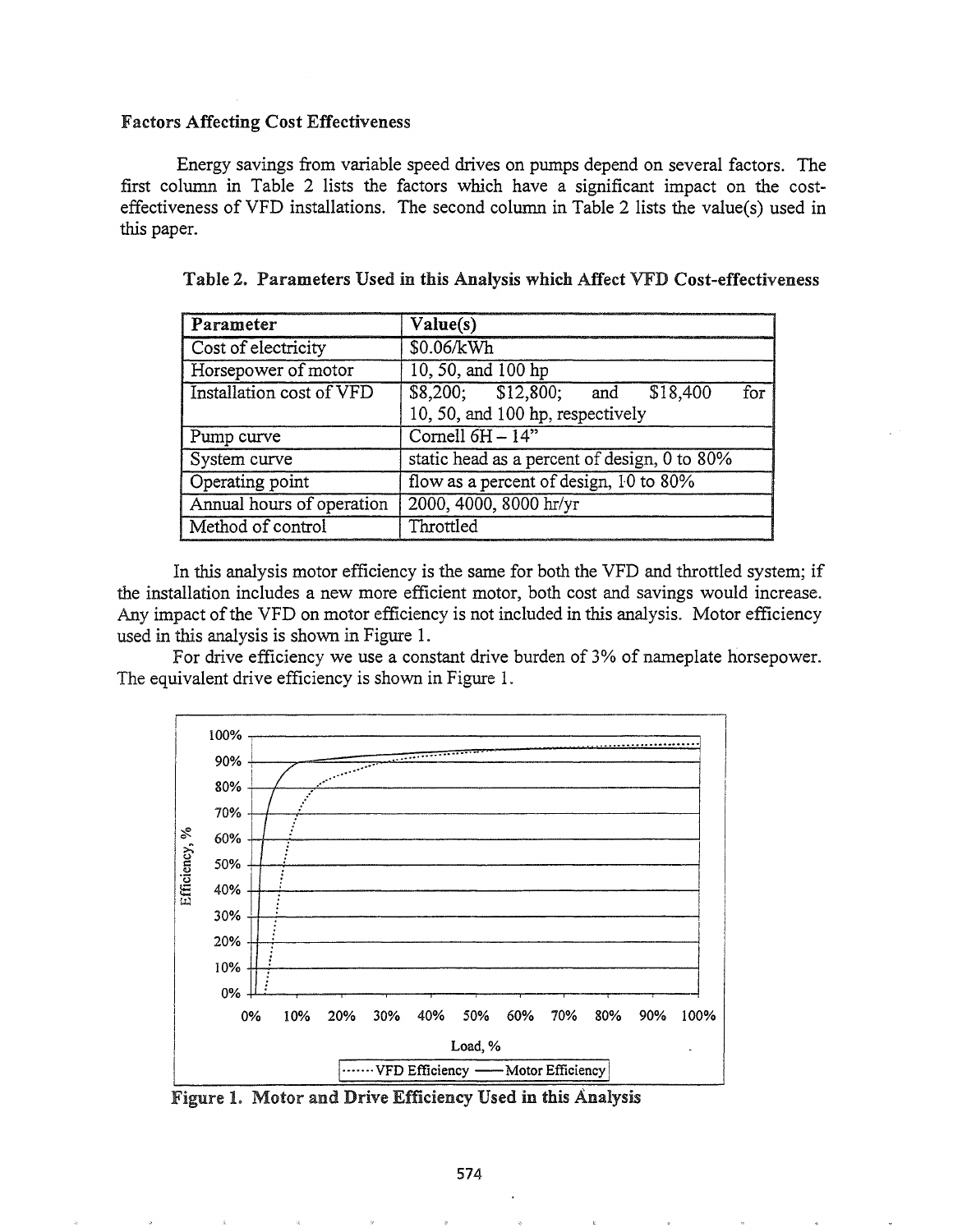# Methodology

The reader will notice that both motor and drive efficiency reduce with load. Pump efficiency also generally decreases with load, so the combined overall pumping efficiency (pump efficiency \* motor efficiency \* drive efficiency) may decrease dramatically with load.

## How Example Was Selected

The throttled pump with a specific speed of 1769 is a plant water pump at a large wastewater treatment plant. This 100-hp pump is a Cornell model 6H - 14" with a best efficiency point of 2000 gpm and 160 ft at 1780 rpm. From a sampling of recent projects in our energy engineering consulting practice, we chose this recent actual example as representative of pumps being analyzed for installation of VFDs.

To check of the general applicability of results using this pump, we conducted the same analysis on a 125-hp Allis-Chalmers NSY 16 x16 x 20 return sludge pump with a rotational speed of 858 rpm and a specific speed of 5048. We found that the results were generally consistent for flows above 50% and that the payback period for flows under 50% was generally faster than indicated by the charts included in this paper. We expect that pumps with higher specific speeds will have faster payback periods.

The 100-hp pump curves represent the Cornell pump directly. Because installed cost is not proportional to horsepower, we also developed charts for 10-hp and 50-hp pumps. We used the pump affinity laws to develop the pump curves for the 10-hp and 50-hp pumps based on the same pump geometry operating at a slower speed. The full speed pump performance curve is shown in Figure 2 below.



Figure 2: Full-speed Pump Performance Curve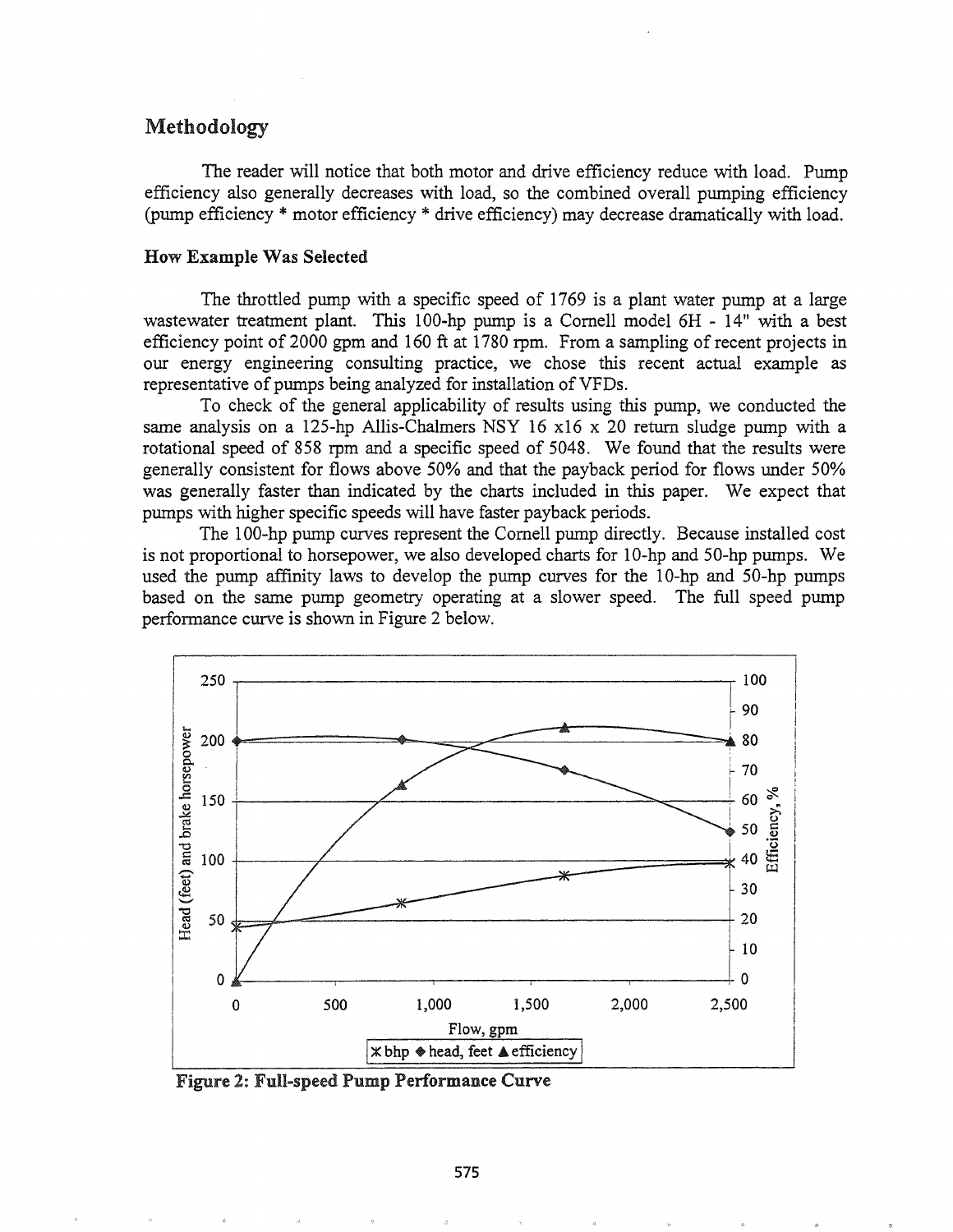#### How Charts Were Developed

In actual systems, the system curve may intersect the pump curve anywhere along its length. However, designers attempt to choose a pump to operate near its best efficiency point (BEP). For simplicity, we assume that the system curve intersects the pump curve at the best efficiency point (BEP). When employing the charts given in this paper, if the reader does not know the BEP, he should use the design point. As long as the design point is near the BEP, we feel that the analysis presented here is valid for a first estimate. The further the design point is from the BEP, the lower the accuracy of results obtained from the charts presented here. Note: If the design point is to the right of the BEP then pump efficiency will initially increase with decreasing speed, making the results shown here conservative.

In our analysis flow does not exceed BEP. If the reader's flow exceeds BEP flow then we recommend that the reader employ the design point when using these charts.

# Basis of and How to Correct for Electric Cost

The charts in this paper use \$0.06/kWh for electrical costs. This cost was chosen to represent the median cost of electricity including demand charges and all other ancillary charges. To correct the results for your cost of electricity, simply multiply the resulting payback period by 0.06 and divide by your cost per kWh.

### Basis of and How to Correct for VFD Cost

The VFD costs are meant to be reasonable estimates of the total cost to retrofit a VFD on an existing pump. Based on our experience, we estimate the total installed cost including all parts and labor required to purchase, install, and interface the VPD with an existing energy management or process control system. Our cost estimate also assumes that the VPD is being installed as a stand-alone project. If your costs are-known to be different from those given here, the payback can easily be adjusted for installation cost; simply multiply the resulting payback by your known cost and divide by the cost given in Table 2.

## Basis of and How to Correct for Operating Hours

We provide charts with three examples of operating hours. 2000 hours represents one-shift operation. 8000 hours is approximately full-time operation to represent pumps which operate continuously. 4000 hours is approximately half of the year and is common for situations where a pump runs continuously but two pumps exist and are alternated into service.

# Results

### **How to Use Charts**

In this section we present graphical results for use by the reader. The purpose of these charts is to allow the reader to quickly estimate the potential payback for installing a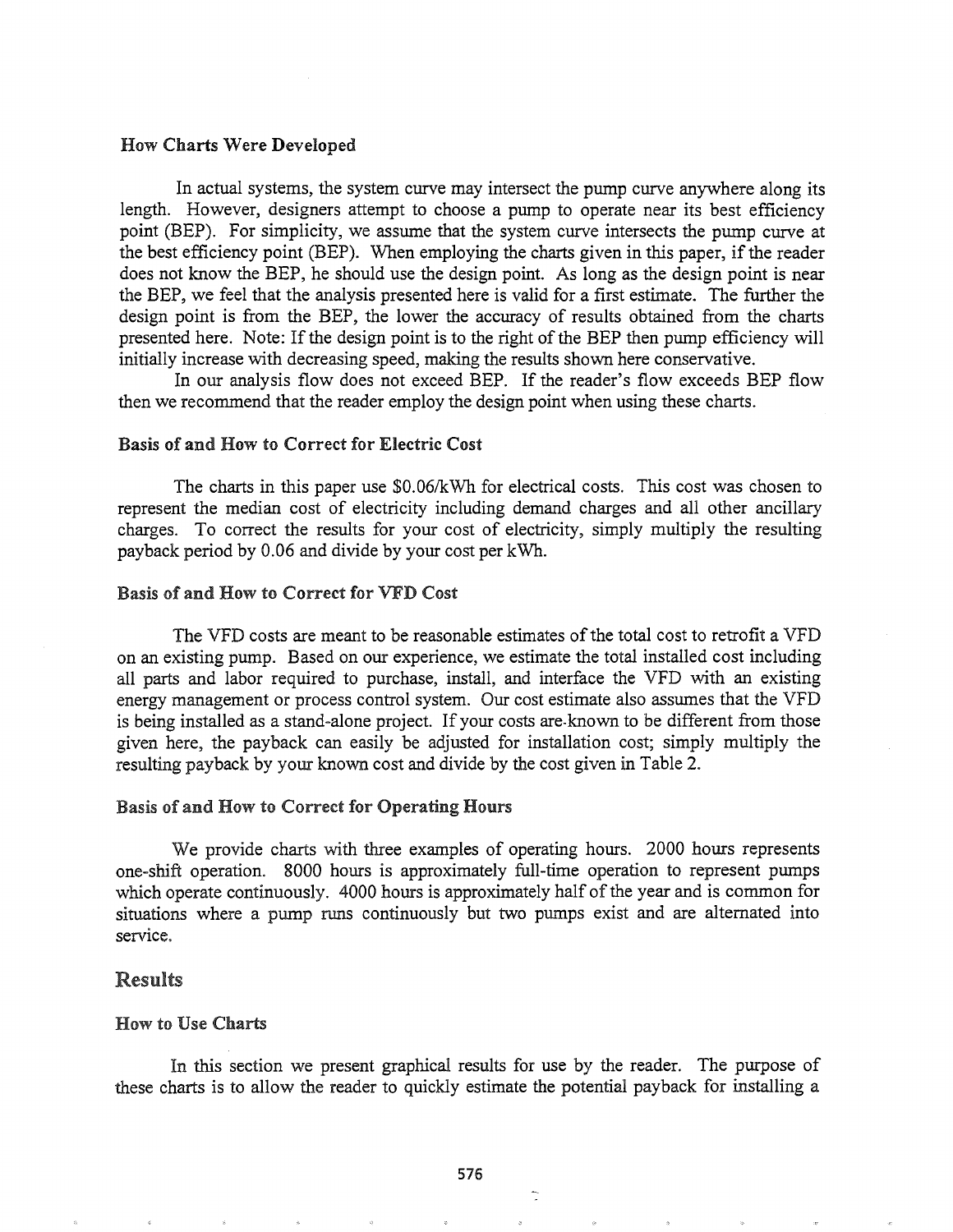VPD on a pump which is currently throttled. To use the charts the reader needs the following information about the candidate system:

- horsepower of motor
- annual hours of operation
- $\bullet$  information on pump
	- $\triangleright$  head at BEP or design point, ft
	- $\triangleright$  flow at BEP or design point, gpm
- static head as a percent of BEP or design point
- typical flow as a percent of BEP or design point

If BEP is not known, use the design point. First, knowing the horsepower and annual operating hours, identify the chart that most closely matches your situation. If your motor size does not exactly match one of the given charts, using the chart for a smaller motor will provide a more conservative (i.e. longer) payback period.

Second, move along the x-axis to the flow calculated as a percent of design flow.

Third, move up on the chart to the line that most closely matches the static head as a percent of design head.

Last, move to the left to read payback period in years.

### Graphical Results

Figure 3 shows our results for a 100-hp pump operating 8000 hours per year. The curved lines on the chart represent various conditions of static head as a percent of total BEP (or design) head. As an example, suppose we know the following information:

- horsepower of motor: 100
- annual hours of operation: typically two of three pumps operate; 5840 hours/yr
- .. information on pump
	- $\triangleright$  head at BEP: 160 ft
	- $\geq$  flow at BEP: 2000 gpm
- static head as a percent of BEP:  $128/160 = 80\%$
- typical flow as a percent of design point:  $1200/2000 = 60\%$

Using this information and the chart in Figure 1, we see that at 60% flow and 80% static head, a payback period of 2.5 years can be expected if the pump operates 8000 hours per year. Since the pumps actually operate only 5840 hr/yr, we adjust the results by the ratio of 8000/5840 or 1.37, resulting in a payback period estimate of  $2.5*1.37 = 3.4$  years.

Figures 3 through 11 show our results of payback period for installing a VFD on a throttled pump. Figures 3, 4, and 5 show a lOO-hp pump operating for 2000, 4000, and 8000 hours per year, respectively. Figures 6, 7, and 8 show a 50-hp pump operating for 2000, 4000, and 8000 hours per year, respectively. Figures 9, 10, and 11 show a 10-hp pump operating for 2000, 4000, and 8000 hours per year, respectively.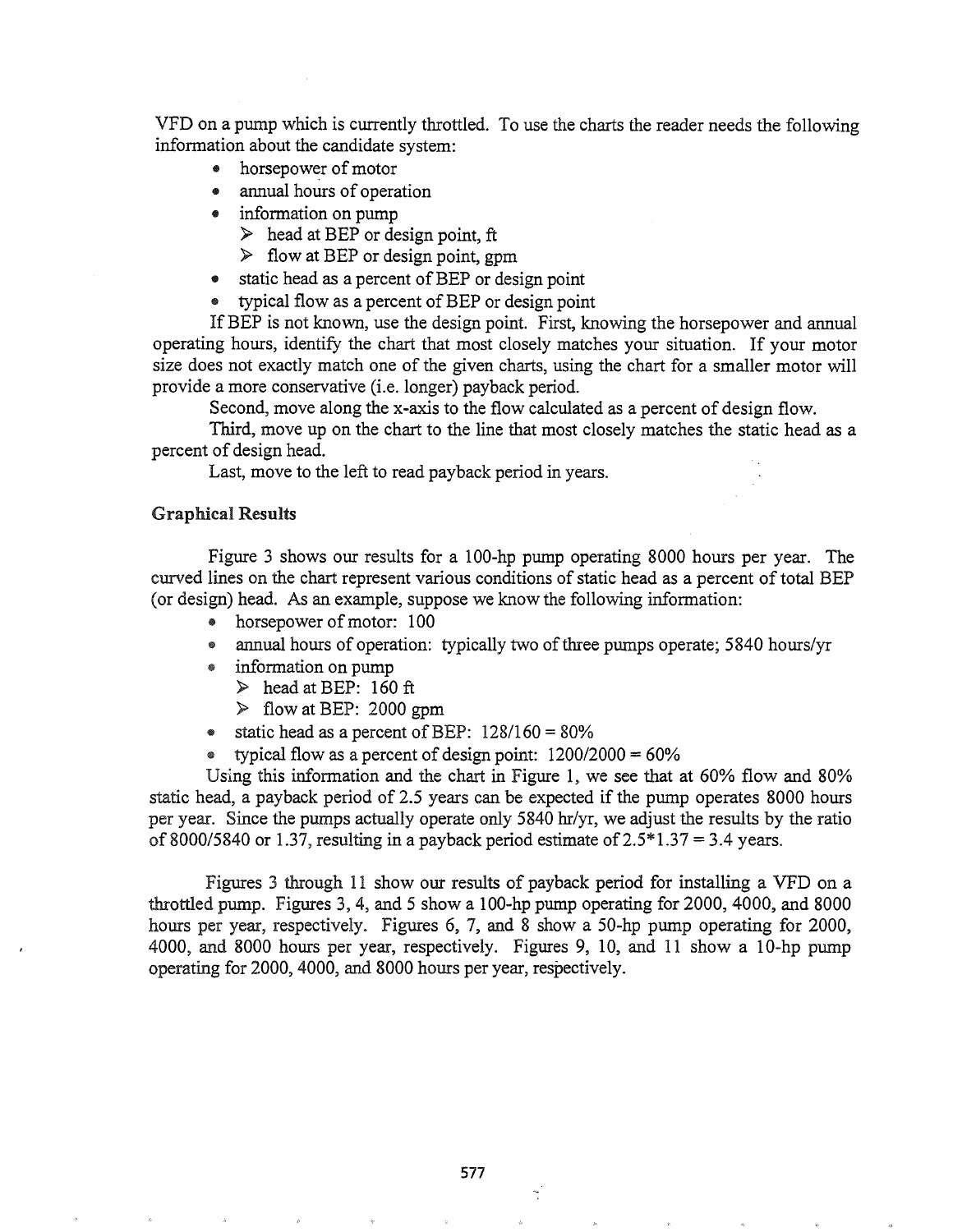

Figure 3. 100-hp Throttled Pump Operating 8000 Hours/year



Figure 4. 100-hp Throttled Pump Operating 4000 Hours/year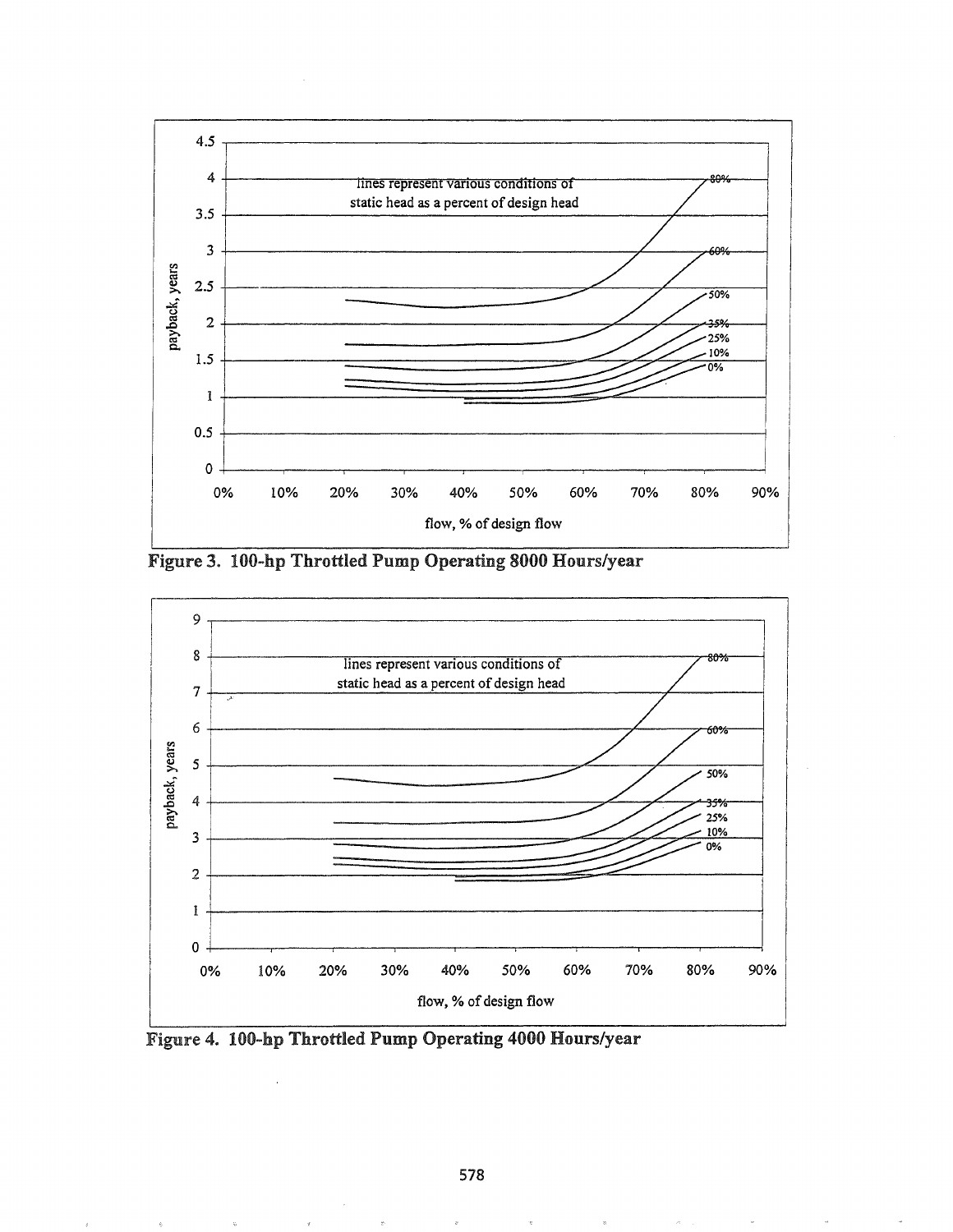

Figure 5. 100-hp Throttled Pump Operating 2000 Hours/year



Figure 6. 50-hp Throttled Pump Operating 8000 Hours/year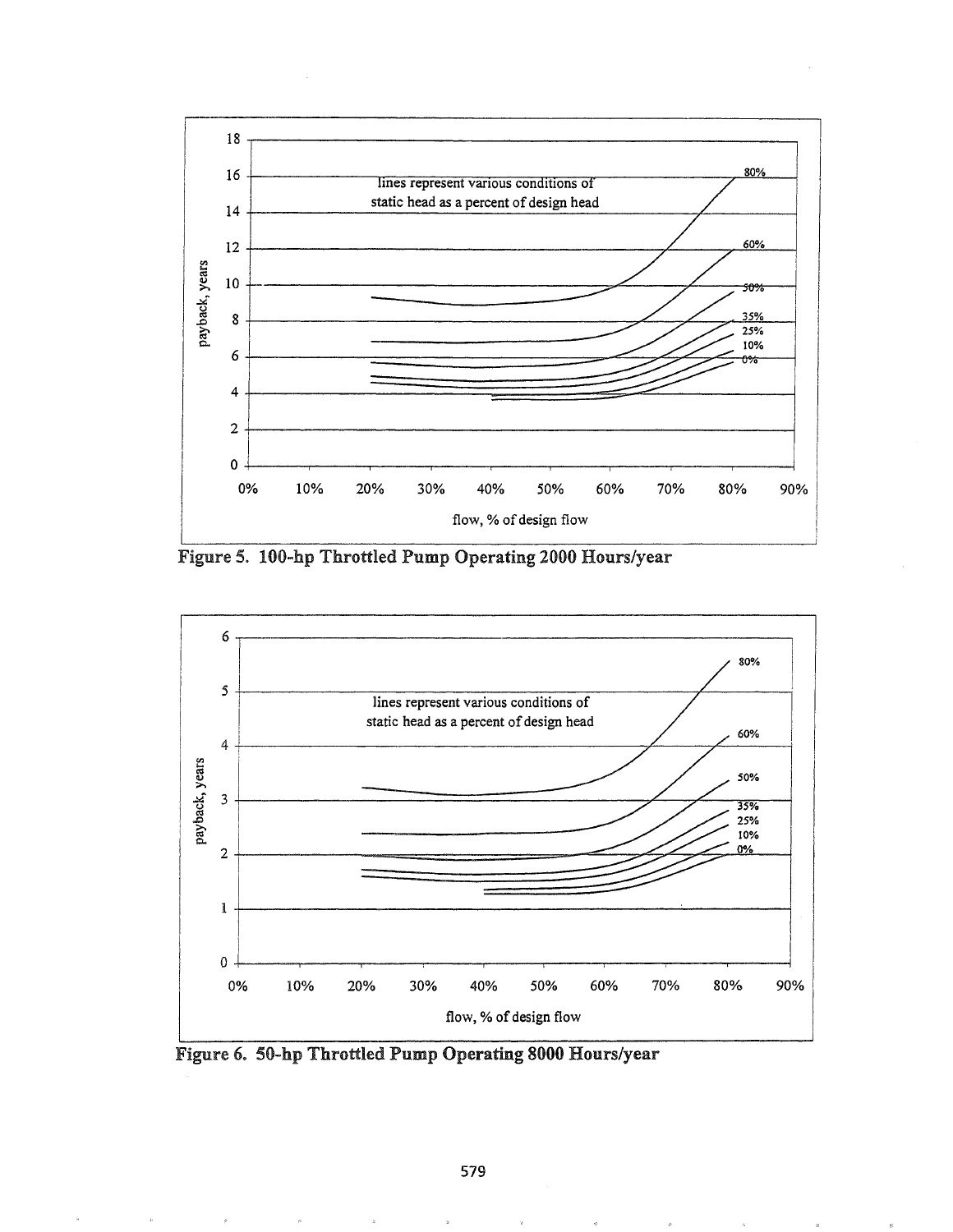

Figure 7. 50-hp Throttled Pump Operating 4000 Hours/year



Figure 8. 50-hp Throttled Pump Operating 2000 Hours/year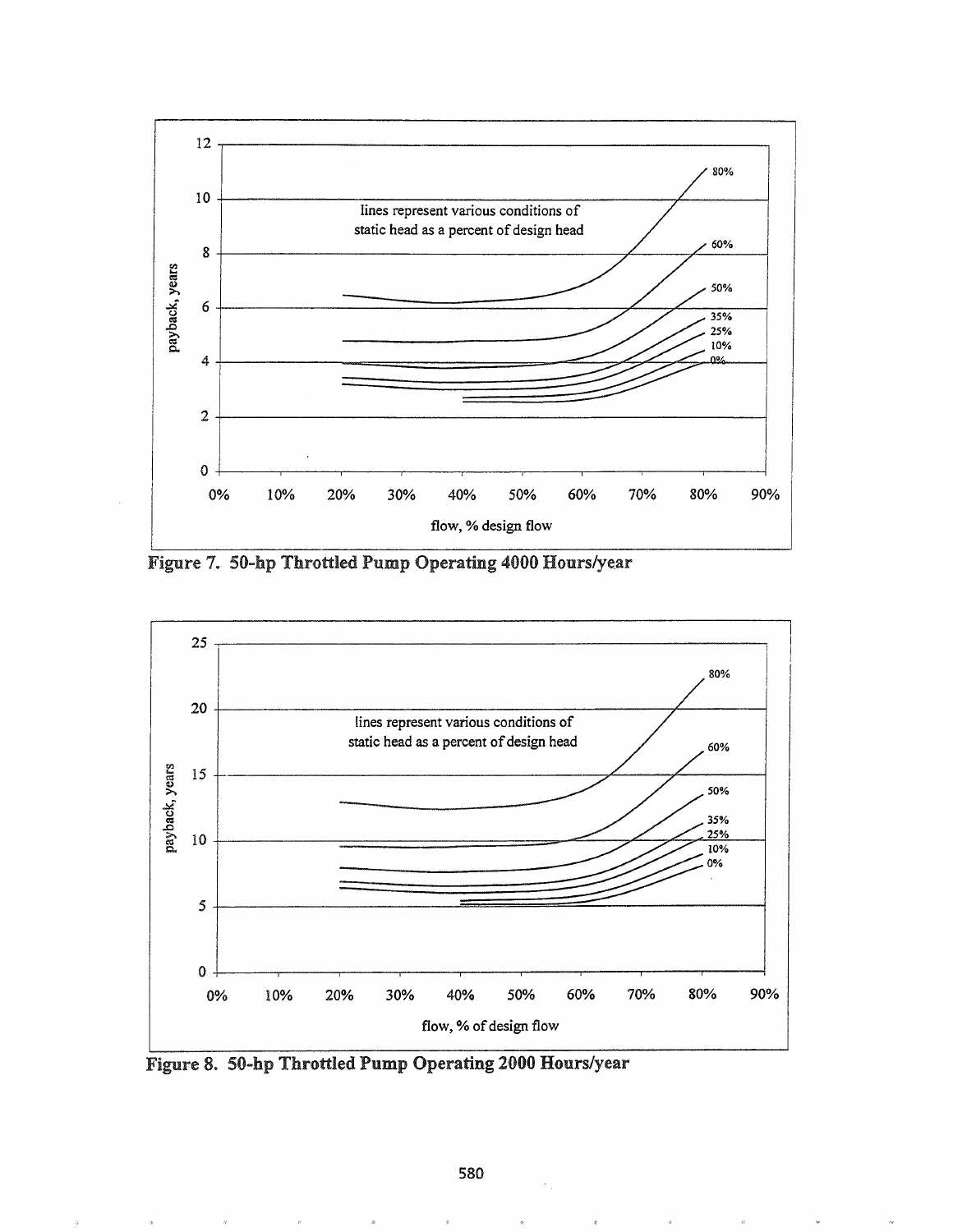

Figure 9. 10-hp Throttled Pump Operating 8000 Hours/year



Figure 10. 10-hp Throttled Pump Operating 4000 Hours/year

 $\cdot$  1